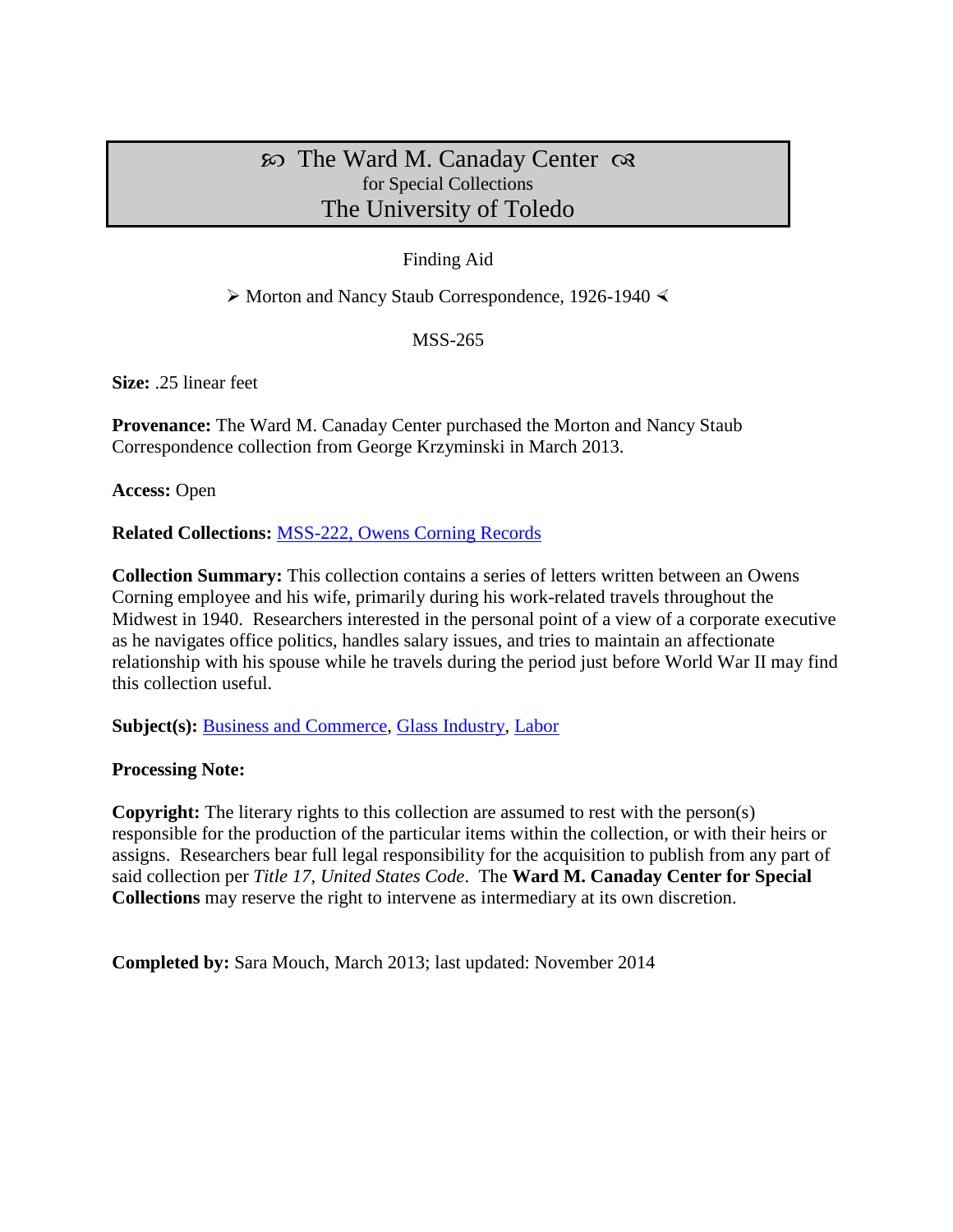#### **Biographical Sketch**

Morton H. Staub was employed at Owens-Corning Fiberglas in the Industrial Insulation Division as an assistant manager during the 1940s. Prior to his position at Owens-Corning, Staub worked at Johns-Manville as an executive in sales and research development, then made the move to Union Asbestos and Rubber Company. As an assistant manager at Owens-Corning, he oversaw large accounts, such as Detroit Edison and A.O. Smith. It also appears, based on the content of the collection, that he traveled extensively throughout the Midwest, including Ohio, Illinois, Pennsylvania, and Michigan while his wife, Nancy, maintained their home in Elizabeth, New Jersey.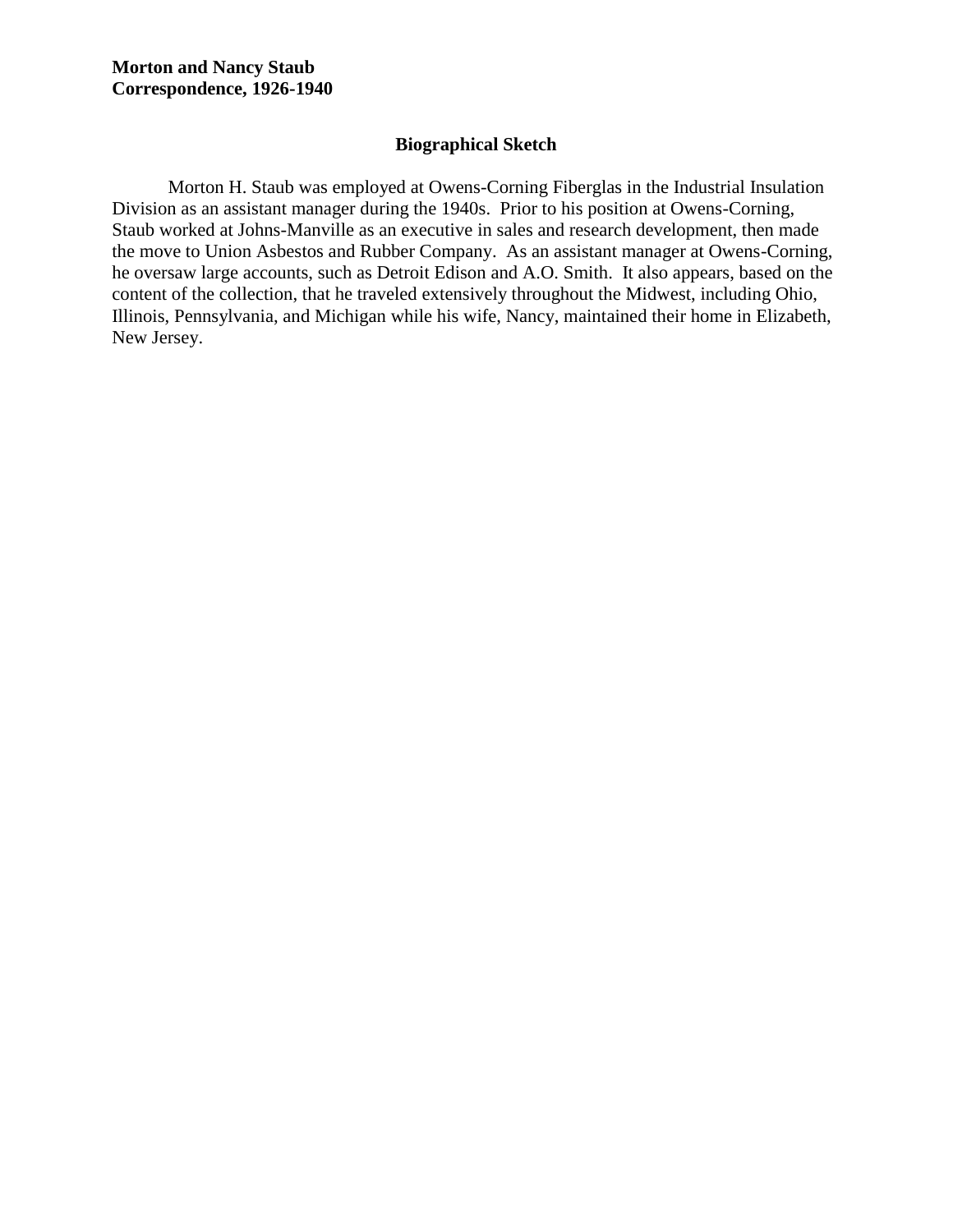## **Scope and Content Note**

The Morton and Nancy Staub Correspondence consist of more than forty letters, mainly from husband to wife, during the period between January and September 1940. The majority of the content reveals Mr. Staub's frustrations with his work activities and corporate politics at Owens-Corning Fiberglas. Other correspondence, unrelated to Owens-Corning, goes back to the 1920s, from Mrs. Staub.

The letters are arranged chronologically, and in most cases include their original envelopes.